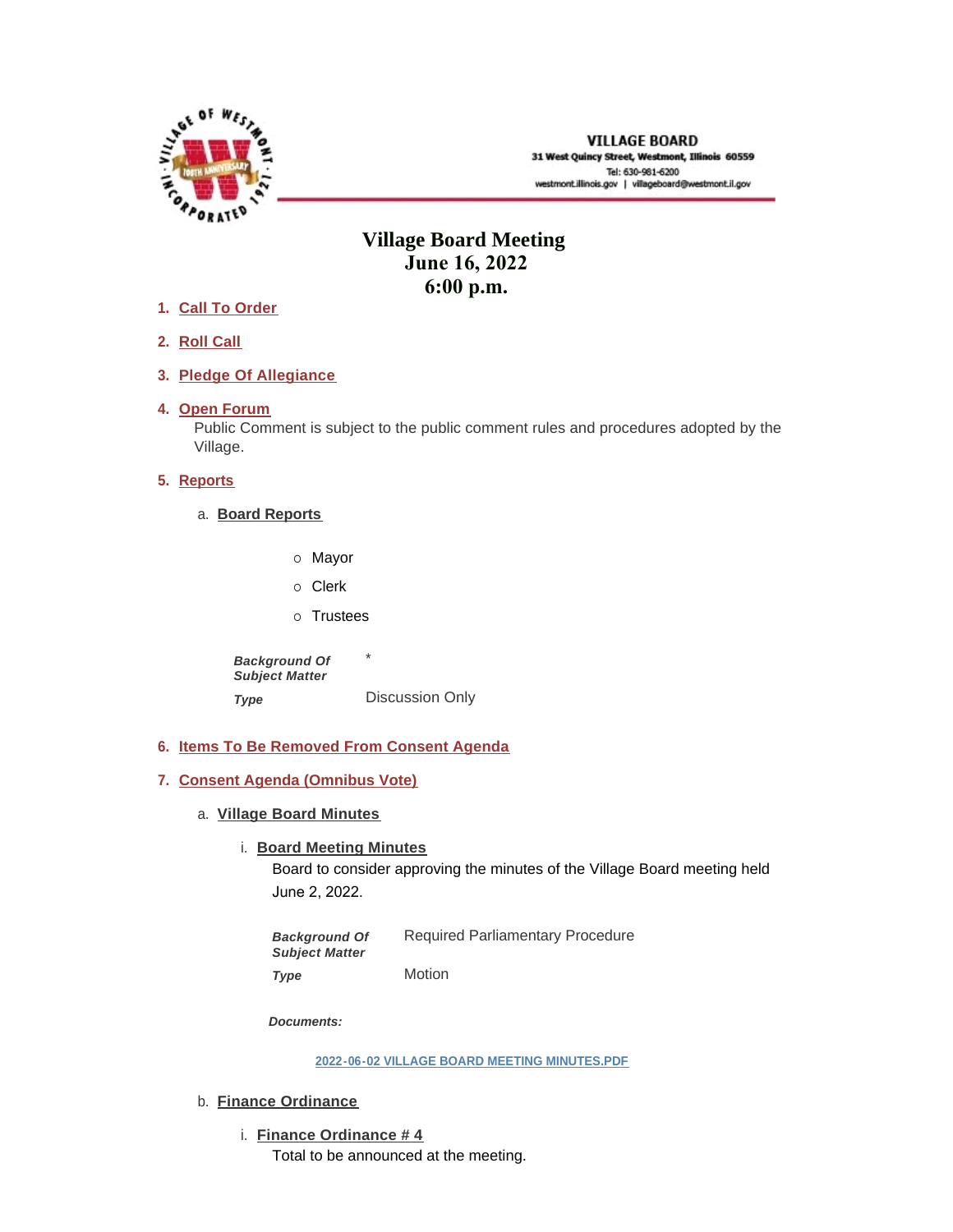\* Motion *Background Of Subject Matter Type* 

#### **Purchase Orders** c.

#### **PO 23200301** i.

PIZZO & ASSOCIATES, LTD \$23,470.00

| <b>Background Of</b><br><b>Subject Matter</b> | Oak & Quincy Naturalization |
|-----------------------------------------------|-----------------------------|
| <b>Type</b>                                   | Purchase Order              |
| <b>Budgeted</b>                               | Yes                         |

*Documents:*

## **[23200301.PDF](https://westmont.illinois.gov/AgendaCenter/ViewFile/Item/8756?fileID=13208)**

#### **PO 23200303** ii.

VILLAGE OF ADDISON \$372,976.02

| <b>Background Of</b><br><b>Subject Matter</b> | Police Dispatch                                                                                                                                                                                                                                                 |
|-----------------------------------------------|-----------------------------------------------------------------------------------------------------------------------------------------------------------------------------------------------------------------------------------------------------------------|
| <b>Additional</b><br><b>Background</b>        | This purchase order is an encumbrance of an estimated<br>annual amount, and payments will be made as needed<br>during the course of the year. The first payment is<br>included in the finance ordinance, which will be approved<br>simultaneously with this PO. |
| <b>Type</b>                                   | Ordinance                                                                                                                                                                                                                                                       |
| <b>Budgeted</b>                               | Yes                                                                                                                                                                                                                                                             |

*Documents:*

## **[23200303.PDF](https://westmont.illinois.gov/AgendaCenter/ViewFile/Item/8757?fileID=13207)**

#### **PO 23200304** iii.

VILLAGE OF ADDISON \$371,497.02

| <b>Background Of</b><br><b>Subject Matter</b> | Fire Dispatch                                                                                                                                                                                                                                                   |
|-----------------------------------------------|-----------------------------------------------------------------------------------------------------------------------------------------------------------------------------------------------------------------------------------------------------------------|
| <b>Additional</b><br><b>Background</b>        | This purchase order is an encumbrance of an estimated<br>annual amount, and payments will be made as needed<br>during the course of the year. The first payment is<br>included in the finance ordinance, which will be approved<br>simultaneously with this PO. |
| <b>Type</b>                                   | Ordinance                                                                                                                                                                                                                                                       |
| <b>Budgeted</b>                               | Yes                                                                                                                                                                                                                                                             |

*Documents:*

**[23200304.PDF](https://westmont.illinois.gov/AgendaCenter/ViewFile/Item/8758?fileID=13209)**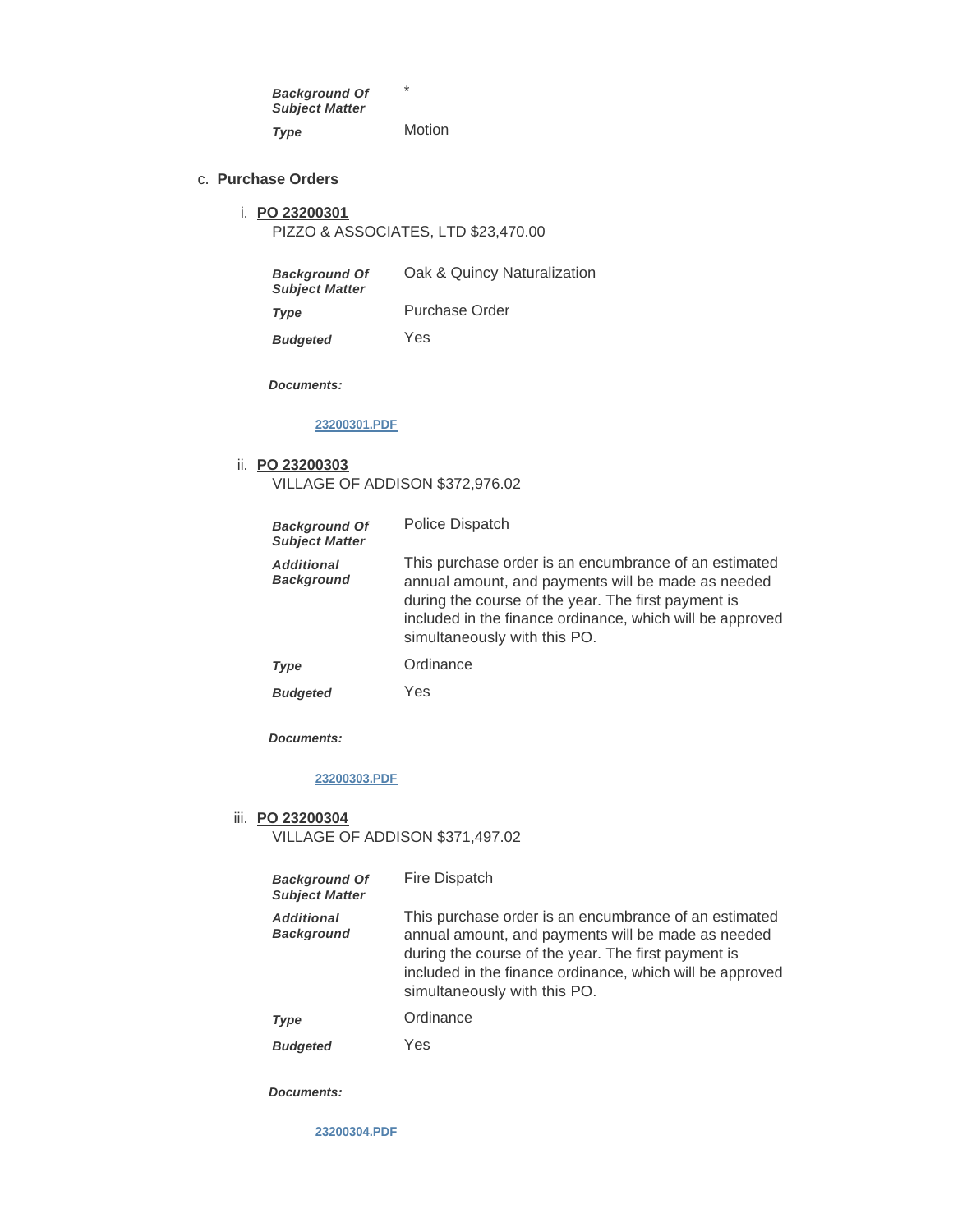### **PO 23200333** iv.

#### ATLAS BOBCAT, LLC \$34,875.00

| <b>Background Of</b><br><b>Subject Matter</b> | Mini Track Loader |
|-----------------------------------------------|-------------------|
| <b>Type</b>                                   | Purchase Order    |
| <b>Budgeted</b>                               | Yes               |

*Documents:*

#### **[23200333.PDF](https://westmont.illinois.gov/AgendaCenter/ViewFile/Item/8759?fileID=13211)**

## **PO 23200334** v. AFFORDABLE ROOFING INC \$41,981.00

| <b>Background Of</b><br><b>Subject Matter</b> | Roof Replacement - Westmont Centre |
|-----------------------------------------------|------------------------------------|
| Type                                          | Purchase Order                     |

Yes *Budgeted* 

*Documents:*

#### **[23200334.PDF](https://westmont.illinois.gov/AgendaCenter/ViewFile/Item/8760?fileID=13212)**

## **PO 23200335** vi. AFFORDABLE ROOFING INC \$69,324.00

| <b>Background Of</b><br><b>Subject Matter</b> | Roof Replacement - Village Hall |
|-----------------------------------------------|---------------------------------|
| Type                                          | Purchase Order                  |
| <b>Budgeted</b>                               | Yes                             |

*Documents:*

#### **[23200335.PDF](https://westmont.illinois.gov/AgendaCenter/ViewFile/Item/8761?fileID=13213)**

# **PO 23200350** vii.

CHANDLER SERVICES \$134,104.98

| <b>Background Of</b>  | Fire Squad Truck Refurbishment |
|-----------------------|--------------------------------|
| <b>Subject Matter</b> |                                |

Purchase Order

Yes *Budgeted* 

*Documents:*

*Type* 

#### **[23200350.PDF](https://westmont.illinois.gov/AgendaCenter/ViewFile/Item/8762?fileID=13215)**

viii. Total Of Purchase Orders \$ 1,048,228.02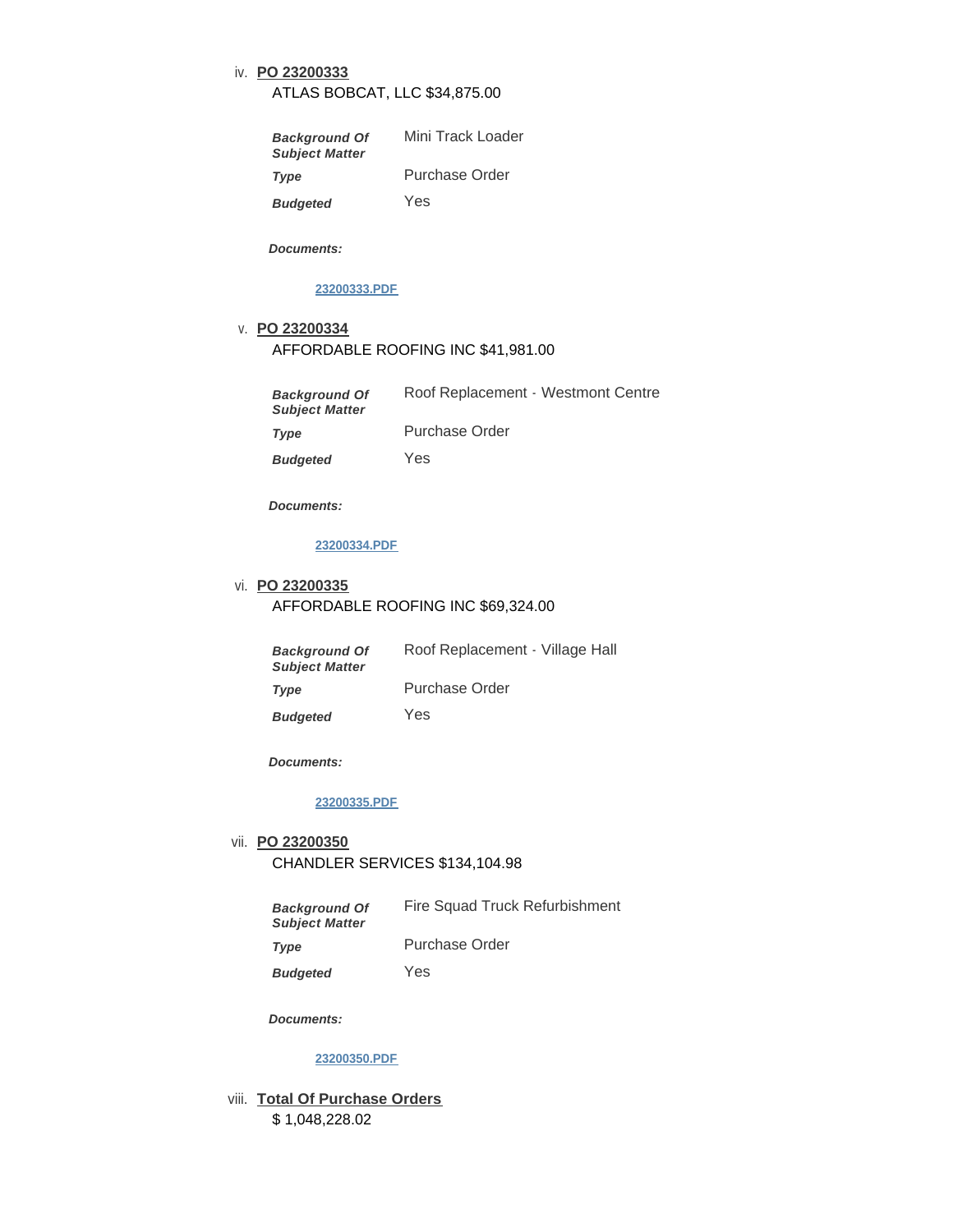\* Purchase Order *Background Of Subject Matter Type* 

**Total Of Purchase Order And Finance Ordinance** d. Total to be announced at the meeting.

\* Motion *Background Of Subject Matter Type* 

#### **Hotel/Motel Grant Request - Park District - Concerts In The Park** e.

Board to consider a motion awarding a Hotel/Motel Grant in the amount of \$2,500 to the Westmont Park District for the Concerts in the Park events.

| <b>Background Of</b><br><b>Subject Matter</b> | The Concerts in the Park events draw attendees from the<br>community and neighboring towns. The Park District will use a<br>portion of these funds to promote the event.                                              |
|-----------------------------------------------|-----------------------------------------------------------------------------------------------------------------------------------------------------------------------------------------------------------------------|
| <b>Additional</b><br><b>Background</b>        | If all grants on this agenda are approved, the Park District will<br>have been awarded a total of \$7,500 of the Community-Wide<br>funds. We will have an additional \$17,500 remaining in the<br>Fiscal Year budget. |
| <b>Type</b>                                   | Motion                                                                                                                                                                                                                |
| <b>Budgeted</b>                               | Yes                                                                                                                                                                                                                   |

*Documents:*

## **[HOTEL MOTEL GRANT REQUEST - PARK DISTRICT - CONCERTS IN THE PARK.PDF](https://westmont.illinois.gov/AgendaCenter/ViewFile/Item/8724?fileID=13180)**

#### **Hotel/Motel Grant Request - Park District - Summer Musical** f.

Board to consider a motion awarding a Hotel/Motel Grant in the amount of \$2,500 to the Westmont Park District for the Summer Musical event.

| <b>Background Of</b><br><b>Subject Matter</b> | The Progressive Village Performance Network performs a<br>musical that brings people to the Village. Traditionally the event<br>offers six shows, which average 350 people per show, with 40%<br>of those individuals coming from outside of Westmont. |
|-----------------------------------------------|--------------------------------------------------------------------------------------------------------------------------------------------------------------------------------------------------------------------------------------------------------|
| <b>Additional</b><br><b>Background</b>        | If all grants on this agenda are approved, the Park District will<br>have been awarded a total of \$7,500 of the Community-Wide<br>funds. We will have an additional \$17,500 remaining in the<br>Fiscal Year budget.                                  |
| Type                                          | Motion                                                                                                                                                                                                                                                 |
| <b>Budgeted</b>                               | Yes                                                                                                                                                                                                                                                    |

*Documents:*

#### **[HOTEL MOTEL GRANT REQUEST - PARK DISTRICT - SUMMER MUSICAL.PDF](https://westmont.illinois.gov/AgendaCenter/ViewFile/Item/8726?fileID=13182)**

#### **Hotel/Motel Grant Request - Park District - Haunted Forest** g.

Board to consider a motion awarding a Hotel/Motel Grant in the amount of \$2,500 to the Westmont Park District for the Haunted Forest event.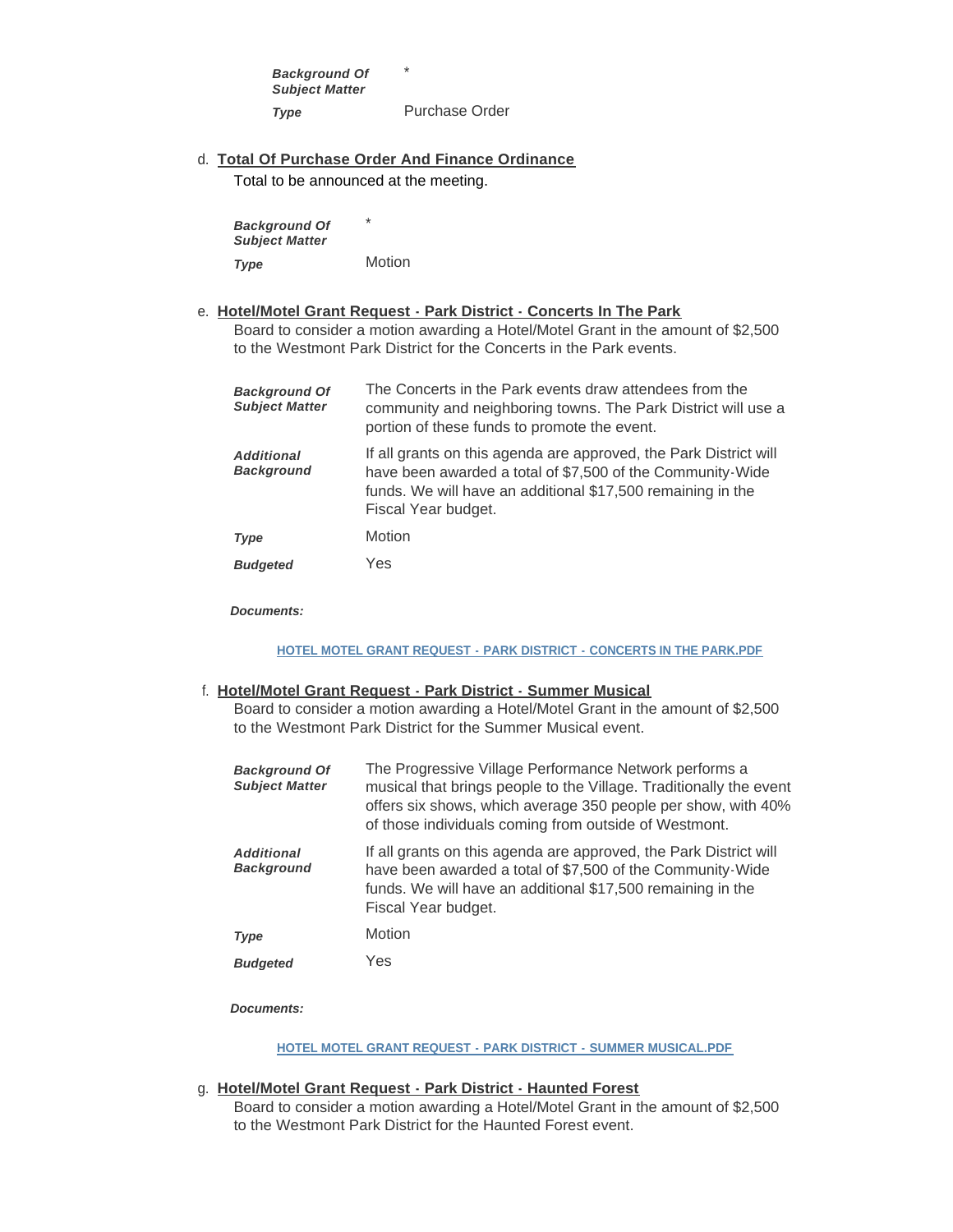| <b>Background Of</b><br><b>Subject Matter</b> | The Haunted Forest event began in 2006. In prior years the<br>event had over 1,000 participants, including visitors from 21<br>communities in addition to Westmont. The money will be used<br>to allow more elaborate sets, better costumes and more<br>realistic props. |
|-----------------------------------------------|--------------------------------------------------------------------------------------------------------------------------------------------------------------------------------------------------------------------------------------------------------------------------|
| <b>Additional</b><br><b>Background</b>        | If all grants on this agenda are approved, the Park District will<br>have been awarded a total of \$7,500 of the Community-Wide<br>funds. We will have an additional \$17,500 remaining in the<br>Fiscal Year budget.                                                    |
| <b>Type</b>                                   | Motion                                                                                                                                                                                                                                                                   |
| <b>Budgeted</b>                               | Yes                                                                                                                                                                                                                                                                      |

*Documents:*

#### **[HOTEL MOTEL GRANT REQUEST - PARK DISTRICT - HAUNTED FOREST.PDF](https://westmont.illinois.gov/AgendaCenter/ViewFile/Item/8725?fileID=13181)**

#### **Hotel/Motel Grant Request - Park District - Holly Days** h.

Board to consider a motion awarding a Hotel/Motel Grant in the amount of \$5,000 to the Westmont Park District to assist in Holly Days.

| <b>Background Of</b><br><b>Subject Matter</b> | This grant is awarded to the Park District to support the Holly<br>Days community event, which attracts visitors to the Village.                                                                                |
|-----------------------------------------------|-----------------------------------------------------------------------------------------------------------------------------------------------------------------------------------------------------------------|
| <b>Additional</b><br><b>Background</b>        | The budget specifically identifies this grant. Unlike the general<br>community grants, this is provided in advance of the event and<br>is not subject to the reimbursement provisions of the general<br>grants. |
| <b>Type</b>                                   | Motion                                                                                                                                                                                                          |
| <b>Budgeted</b>                               | Yes                                                                                                                                                                                                             |

*Documents:*

#### **[HOTEL MOTEL GRANT REQUEST - PARK DISTRICT - HOLLY DAYS.PDF](https://westmont.illinois.gov/AgendaCenter/ViewFile/Item/8727?fileID=13183)**

#### **Community Events** i.

**2022 Independence Day Celebration** i.

Village Board to consider an ordinance approving the following requests from the Westmont Park District regarding the annual 4th of July Celebration at Ty Warner Park:

- 1. 4th of July special event traffic plan Various one-ways and street closures around Ty Warner Park from 6 a.m. to 11 p.m.
- 2. Fireworks Permit fee waiver
- 3. Amplified Sound Permit
- 4. Tent permit fee waiver
- 5. Temporary Liquor License Fee Waiver

The annual 4th of July Celebration at Ty Warner Park has been a successful event for many years. *Background Of Subject Matter*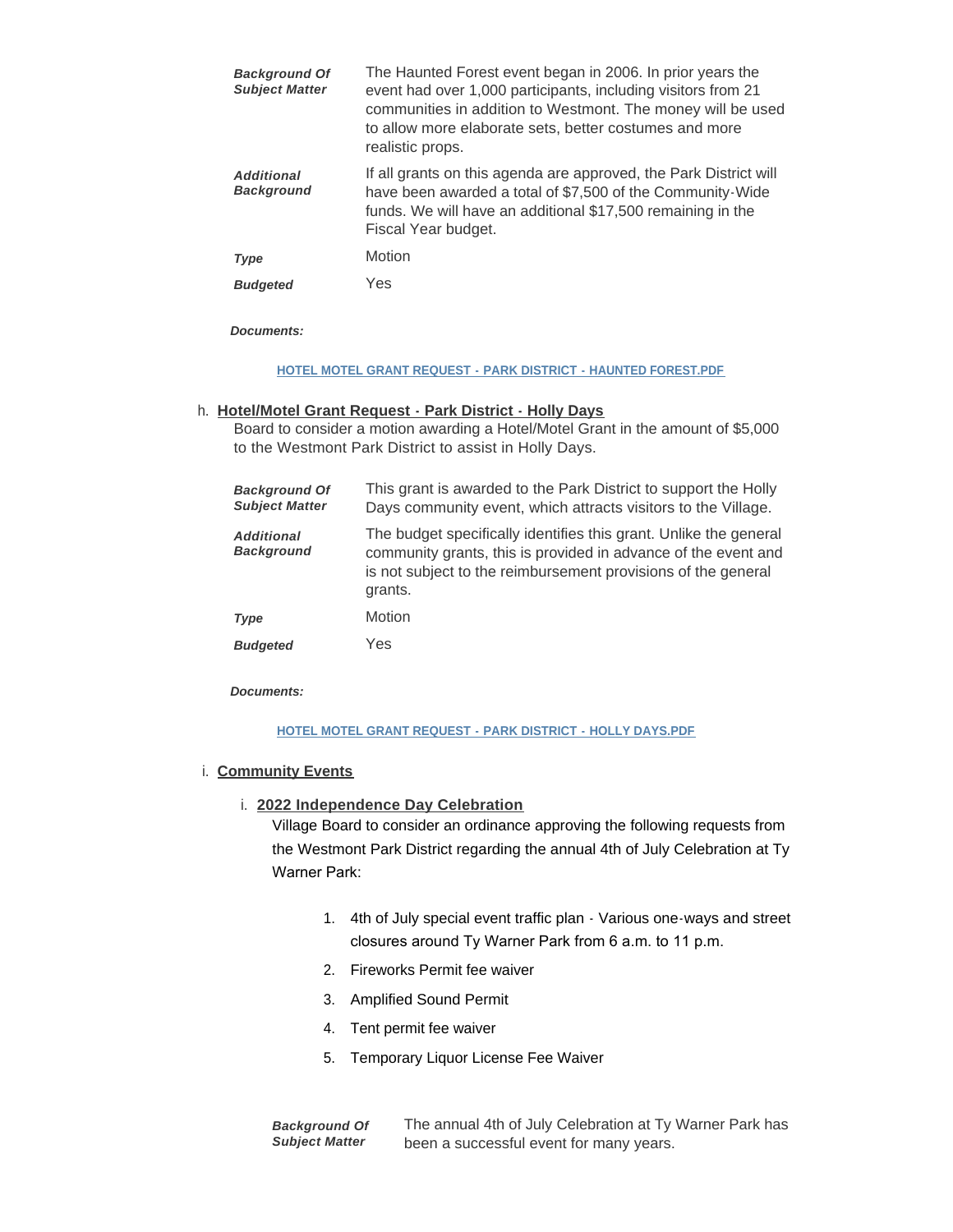Approve *Recommendation* 

*Type* 

*Documents:*

**[2022 - 4TH OF JULY APP.PDF](https://westmont.illinois.gov/AgendaCenter/ViewFile/Item/8754?fileID=13206)**

**Ordinance** 

## **Unfinished Business 8.**

## **New Business 9.**

**B1 Permit - Dolce At 13 North Cass Avenue** a.

Board to consider an ordinance approving a B-1 Development Permit for 15 W Cafe, LLC d/b/a Dolce Restaurant and Wine Bar to operate at 13 North Cass Avenue.

| <b>Background Of</b><br><b>Subject Matter</b> | The applicant wishes to relocate an existing restaurant from 15<br>West Quincy Street to 13 North Cass Avenue. The restaurant<br>will occupy the space formerly used by Moskva and Amber<br>restaurants. |
|-----------------------------------------------|----------------------------------------------------------------------------------------------------------------------------------------------------------------------------------------------------------|
| <b>Additional</b><br><b>Background</b>        | Preliminary floor plans indicate dining and service areas similar<br>to previous restaurant approvals in the same space.                                                                                 |
| Type                                          | Ordinance                                                                                                                                                                                                |

*Documents:*

#### **[B1 13 N CASS DOLCE.PDF](https://westmont.illinois.gov/AgendaCenter/ViewFile/Item/8729?fileID=13184)**

## **Ambulance Billing Services Contract** b.

Board to consider an ordinance approving an agreement with Andres Medical Billing, Ltd. for Fire Department billing and collections.

| <b>Background Of</b><br><b>Subject Matter</b> | Andres Medical Billing has been the long-time billing and<br>collection service agency for ambulance and other FD billings.<br>Andres has reduced their fee to 4.35% of collections, down from<br>6% in previous years. |
|-----------------------------------------------|-------------------------------------------------------------------------------------------------------------------------------------------------------------------------------------------------------------------------|
| <b>Type</b>                                   | Ordinance                                                                                                                                                                                                               |

Yes *Budgeted* 

*Documents:*

#### **[WESTMONT ANDRES MEDICAL BILLING AGREEMENT CLEAN 6 09 22.PDF](https://westmont.illinois.gov/AgendaCenter/ViewFile/Item/8728?fileID=13214)**

**Award Of Bid Proposal - 2022 CBD Alley Reconstruction Project Section H** c. Board to consider an ordinance authorizing an engineering agreement with Thomas Engineering for Phase 1 & 2 design Engineering for the 2022 CBD Alley Reconstruction Project Section H.

| <b>Background Of</b><br><b>Subject Matter</b> | Request to approve the sum of \$67,525.00 for Ph 1&2 Design<br>Engineering for the 2022 Alley H Reconstruction, which runs<br>from Richmond St to Des Moines Ave between South Cass Ave<br>and South Lincoln St. |
|-----------------------------------------------|------------------------------------------------------------------------------------------------------------------------------------------------------------------------------------------------------------------|
| <b>Additional</b>                             | This is the final alley in our CBD that will be designed using                                                                                                                                                   |